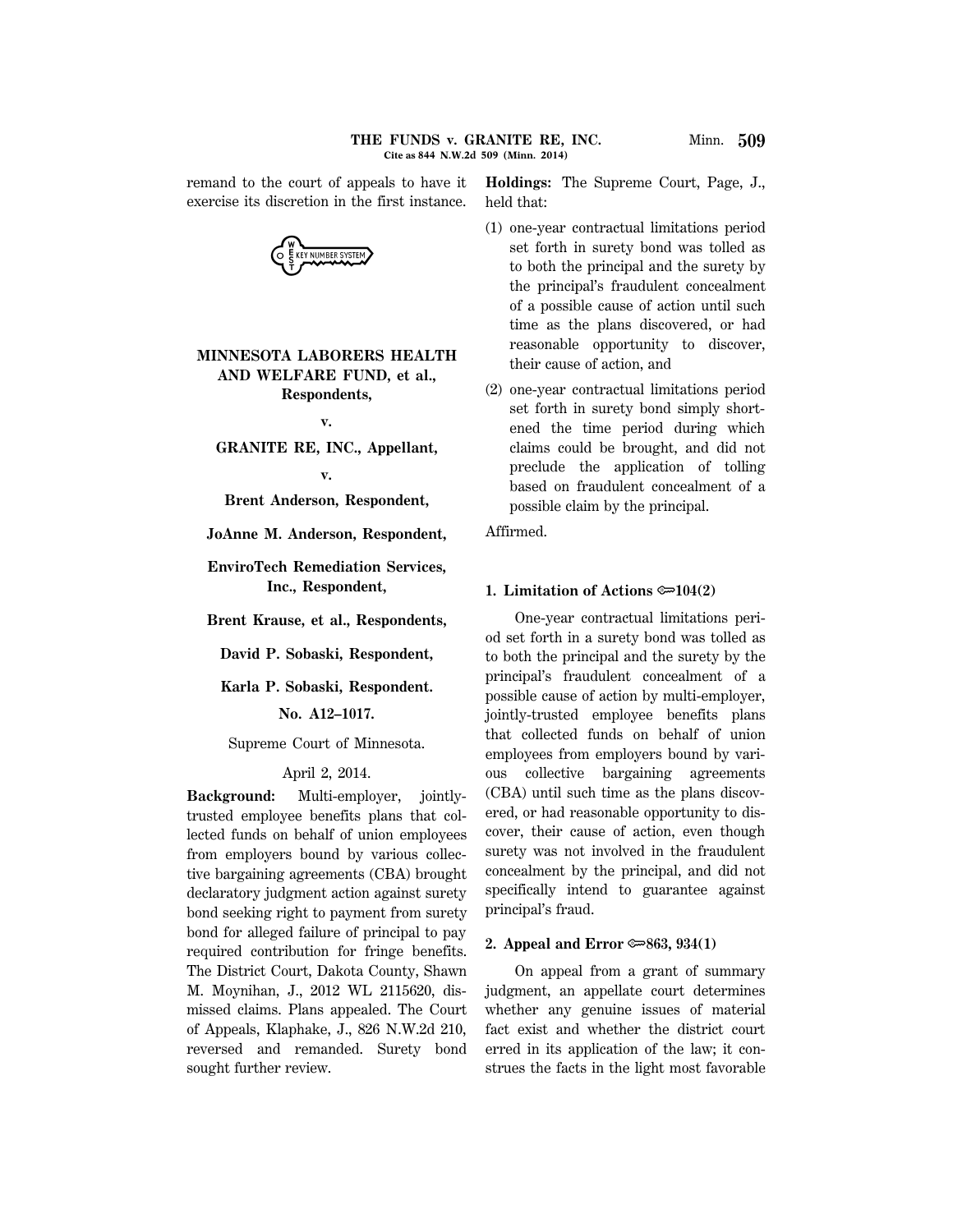to the party against whom summary judgment was granted.

### **3. Appeal and Error**  $\approx 949$

Appellate courts typically review a district court's decision as to whether to grant equitable relief for an abuse of discretion.

## **4. Principal and Surety** O**1**

A surety bond involves a three-party relationship made up of three indispensable parties: the surety, the obligee, and the obligor, or principal.

## **5. Principal and Surety**  $\approx 65$

A surety bond is a contract between the surety and the principal.

## **6. Principal and Surety** O**65, 182**

A surety agrees to stand in the shoes of the principal if the principal defaults on an obligation to the obligee; however, final responsibility to the obligee rests with the principal, who is liable to the surety if the surety has to pay the obligee or complete work on behalf of the principal.

## **7. Principal and Surety**  $\approx 65$

Ultimately, a surety's obligations are accessory or collateral to those of the principal.

## **8. Limitation of Actions**  $\approx 165$

Under most circumstances, the expiration of a limitations period is an absolute bar to the plaintiff's claim.

## **9. Limitation of Actions**  $\approx 104(1, 2)$

The statute of limitations does not run during the time that the defendant fraudulently conceals from the plaintiff the facts constituting the cause of action, and any concealment by positive affirmative act and not mere silence is itself fraudulent so as to prevent the statute from running.

### **10. Limitation of Actions**  $\approx 104(1)$

Fraudulent concealment tolls the statute of limitations until the party discovers, or has a reasonable opportunity to discover, the concealed defect.

## **11. Limitation of Actions**  $\approx 104(1)$ **, 104.5**

The general rule that a surety stands in the shoes of the principal for purposes of equitable tolling applied to surety on labor and material payment bond, regardless of whether payment bond was not intended to protect obligee from principal's fraud; application of the doctrine of fraudulent concealment to surety did not alter its contractual obligations under labor and materials payment bond because it did not substantively limit its obligation in the bond.

## **12. Limitation of Actions**  $\approx 104(1)$

While surety bonds may be categorized based on the purposes they serve, those categories do not create meaningful distinctions in cases of fraudulent concealment of a claimant's cause of action.

## **13. Limitation of Actions**  $\approx 104(1)$

It is the principal's fraudulent concealment, not the facts underlying the principal's fraud, that triggers equitable tolling of a statute of limitations with regard to both the principal and the surety.

## **14. Limitation of Actions**  $\approx 104(1)$

A one-year contractual limitations period set forth in labor and materials payment bond simply shortened the time period during which claims could be brought, and did not preclude the application of tolling based on fraudulent concealment of a possible claim by the principal, absent any specific language precluding equitable tolling based on fraudulent concealment in the bond.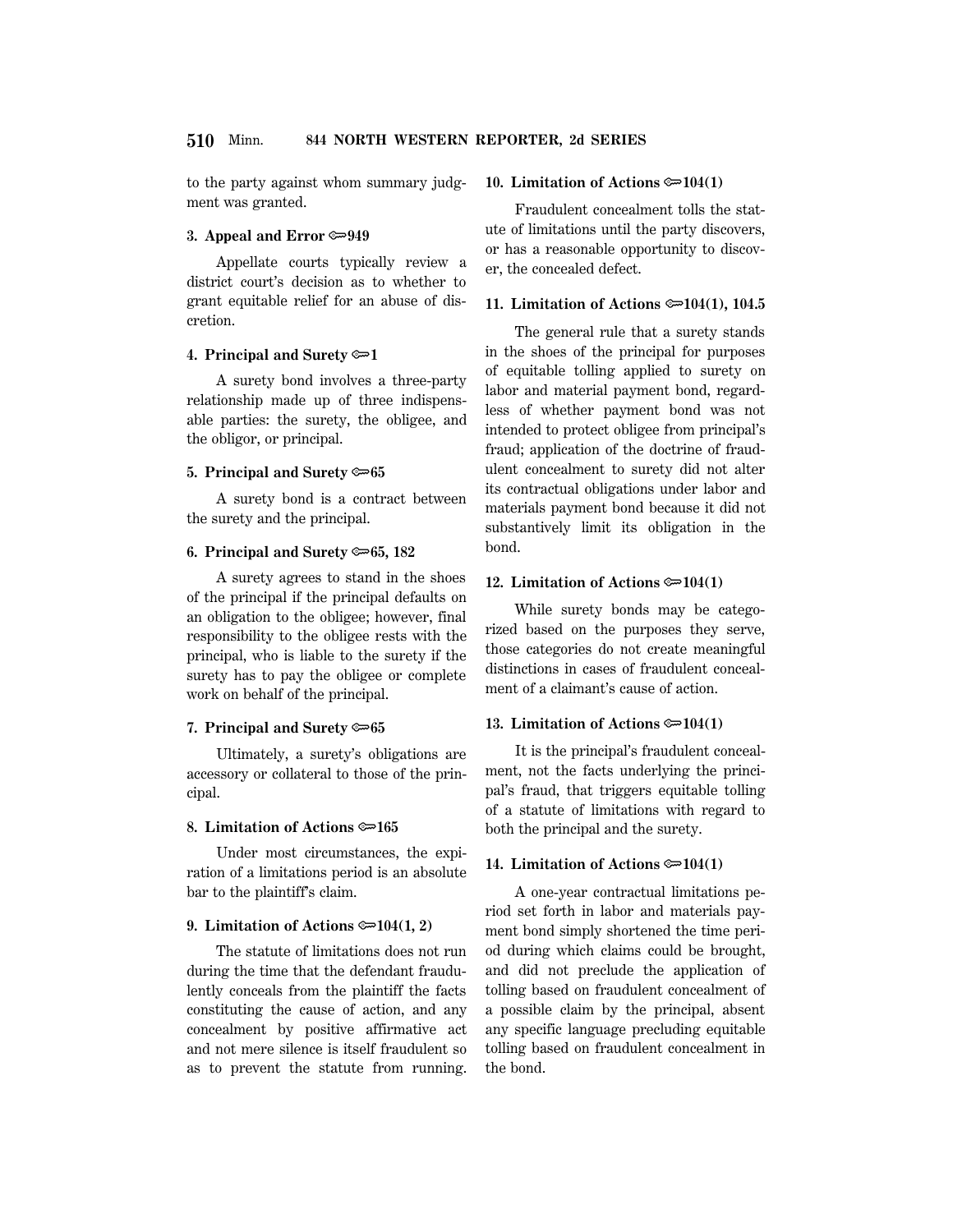#### **THE FUNDS v. GRANITE RE, INC.** Minn. **511 Cite as 844 N.W.2d 509 (Minn. 2014)**

### **15. Limitation of Actions**  $\approx 14$

A limitations period in a contract does not limit a party's substantive obligations under the contract; rather, as a general proposition, a contractual limitations period simply shortens the time period during which claims may be brought.

### *Syllabus by the Court*

Fraudulent concealment of a cause of action by the principal obligor on a surety bond may toll the contractual limitations period set out in the bond.

Pamela Hodges Nissen, Amanda R. Cefalu, Anderson, Helgen, Davis, & Nissen, P.A., Minneapolis, MN; and Ruth S. Marcott, Felhaber, Larson, Fenlon & Vogt, P.A., Saint Paul, MN, for respondents Minnesota Laborers Health and Welfare Fund, et al.

Daniel R. Gregerson, Joshua A. Dorothy, Gregerson, Rosow, Johnson & Nilan, Ltd., Minneapolis, MN, for appellant Granite Re, Inc.

Dean B. Thomson, Kristine Kroenke, Fabyanske, Westra, Hart & Thomson, P.A., Minneapolis, MN, for amicus curiae The Surety & Fidelity Association of America.

#### OPINION

PAGE, Justice.

Appellant Granite Re, Inc. (Granite Re), seeks our review of a court of appeals

- **1.** The respondents include five employee benefit funds: Minnesota Laborers Health and Welfare Fund; Minnesota Laborers Pension Fund; Minnesota Laborers Vacation Fund; Construction Laborers' Education, Training, and Apprenticeship Fund of Minnesota and North Dakota; and Minnesota Laborers Employers Cooperation and Education Trust.
- **2.** As third-party plaintiff in the district court, Granite Re stipulated to dismissal without prejudice of third-party defendants and respondents Brent Anderson, JoAnne M.

decision reversing the dismissal of a lawsuit brought by respondents Minnesota Laborers Health and Welfare Fund, et al. (the Funds),**<sup>1</sup>** seeking payment on a surety bond.**<sup>2</sup>** The district court dismissed the Funds' declaratory judgment claim, granting summary judgment to Granite Re, because, among other reasons, the Funds' lawsuit was commenced after the one-year contractual limitations period set out in the bond had expired. The court of appeals reversed, holding that fraudulent concealment by the bond principal tolled the limitations period set out in the bond. For the reasons discussed below, we affirm.

**[1]** Granite Re is the surety on a labor and material payment bond issued to EnviroTech Remediation Services, Inc. (EnviroTech), the principal obligor on the bond. EnviroTech was a subcontractor performing asbestos and lead abatement work on a project demolishing the High Bridge Generating Plant (the High Bridge project) in Saint Paul. Pursuant to the terms of its subcontract, EnviroTech was required to provide a performance and payment bond to ensure payment of EnviroTech's labor and material costs. Under the bond issued by Granite Re, Granite Re guaranteed payment of up to \$2,067,069 to claimants  $3$  "for all labor and material used  $\ldots$ in the performance of the subcontract.'' The bond allows a claimant to sue on the

Anderson, EnviroTech Remediation Services, Inc., Brent Krause, et al., David P. Sobaski, and Karla P. Sobaski.

**3.** The bond defines a claimant as ''one having a direct contract with the Principal for labor, material, or both, used or reasonably required for use in the performance of the contract, labor and material being construed to include that part of water, gas, power, light, heat, oil, gasoline, telephone service or rental of equipment directly applicable to the subcontract.''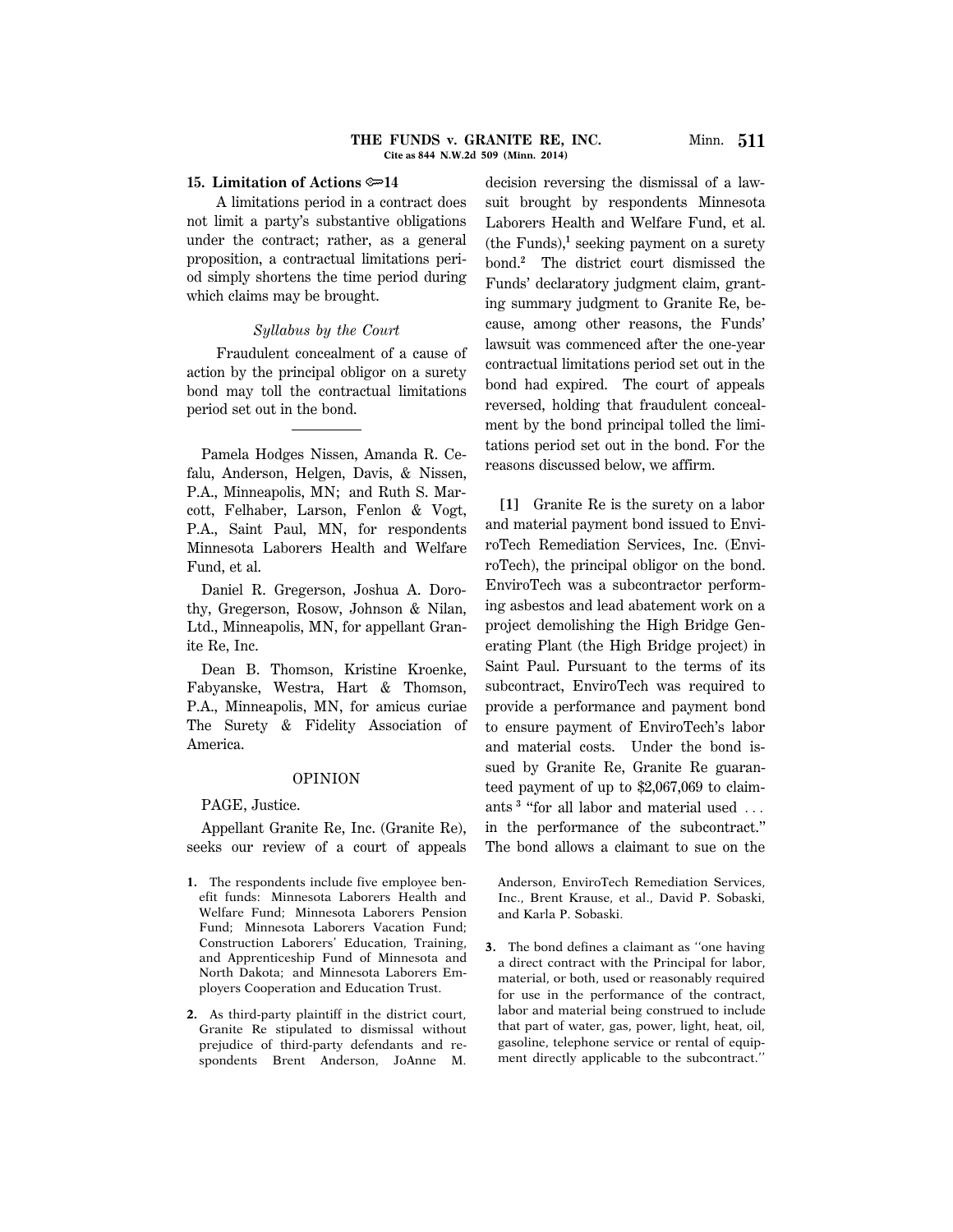bond if the claimant ''has not been paid in full before the expiration of a period of ninety (90) days after the date on which the last of such claimant's work or labor was done or performed.'' The bond also contains a contractual one-year limitations period, which reads:

No suit or action shall be commenced hereunder by any claimant ... [a]fter the expiration of one (1) year following the date on which [EnviroTech] ceased work on [the] subcontract it being understood, however, that if any limitation embodied in this bond is prohibited by any law controlling the construction hereof such limitation shall be deemed to be amended so as to be equal to the minimum period of limitation permitted by such law.

Under this language, all claims on the bond had to be brought within one year of EnviroTech's completion of work on the High Bridge project. EnviroTech completed its work on the project in May 2009.

As a party to a collective bargaining agreement (CBA), EnviroTech was required to contribute each month to six separate employee benefit plans. The Funds served as trustees for those benefit plans.**<sup>4</sup>** Pursuant to the CBA, EnviroTech was also required to furnish the Funds with employment and payroll records. As EnviroTech performed work, it sent fringe benefit reports to the Funds identifying the hours EnviroTech's employees worked on the High Bridge project.

In July 2009, the Funds commenced an action in federal court against EnviroTech, alleging that EnviroTech had failed to pay required fringe benefits on other projects. During discovery in that action, the Funds noticed what they claim to be discrepancies between records provided by the gen-

**4.** A sixth fund, the Training Fund, also served as a trustee for those benefit plans but is not a eral contractor on the High Bridge project and the fringe benefit reports provided by EnviroTech. Through an audit of Enviro-Tech's payroll records for the High Bridge project, the Funds discovered that Enviro-Tech at times had paid employees for their labor with checks that it recorded in its business checking account as ''accounts payable'' rather than ''payroll,'' and by paying them with envelopes of cash. According to the Funds, EnviroTech did not record these off-payroll payments in its fringe benefit reports, nor did EnviroTech pay fringe benefits on these off-payroll payments. Ultimately, the Funds concluded that EnviroTech owed them \$245,168 in fringe benefit payments, and made a claim on the bond. Granite Re denied the Funds' claim as time barred under the bond's limitations period because the claim was brought more than one year after EnviroTech finished its work on the High Bridge project.

The Funds commenced a declaratory judgment action against Granite Re in April 2011, seeking clarification of their right to payment under the surety bond. The Funds sought a declaratory judgment that their claim under the bond was timely in light of EnviroTech's fraudulent concealment of the actual hours worked by its employees on the High Bridge Project. On cross-motions for summary judgment, the district court granted summary judgment to Granite Re. Among other grounds, the court concluded that the Funds' claim was time barred because the Funds failed to commence litigation within the one-year limitations period set forth in the bond. The district court declined to apply the doctrine of fraudulent concealment to toll the limitations period in the bond,

party to this appeal.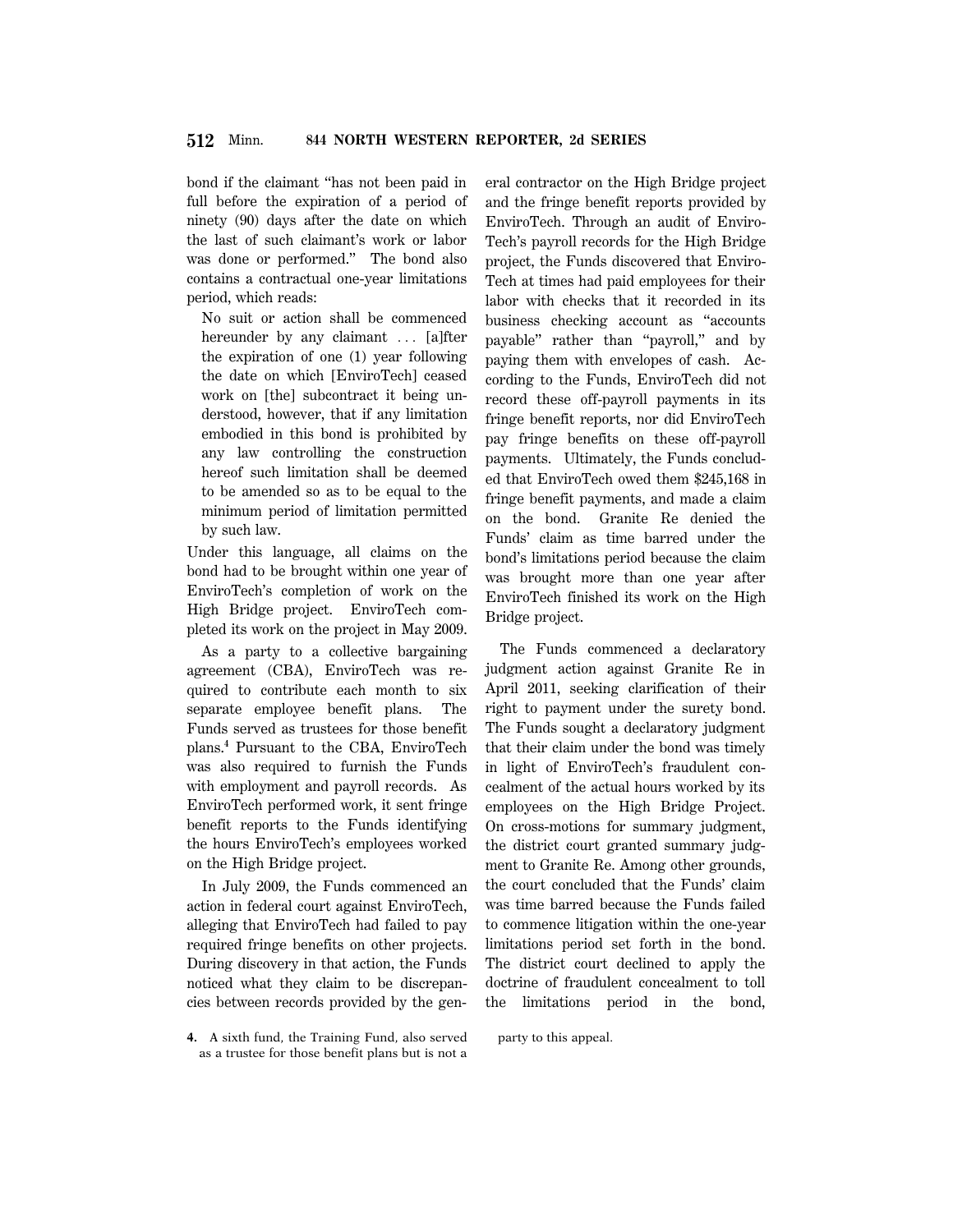### **THE FUNDS v. GRANITE RE, INC.** Minn. **513 Cite as 844 N.W.2d 509 (Minn. 2014)**

reasoning that the Funds had not alleged that Granite Re was a party to Enviro-Tech's fraudulent concealment.

The court of appeals reversed, concluding that the Funds had set forth ''a prima facie case of fraudulent concealment by EnviroTech,'' and that Granite Re, ''as surety, is bound by EnviroTech's alleged fraudulent concealment.'' *Minn. Laborers Health and Welfare Fund v. Granite Re, Inc.,* 826 N.W.2d 210, 215–16 (Minn.App. 2012). The court of appeals also concluded that there are genuine issues of material fact surrounding the Funds' diligence in discovering EnviroTech's fraudulent concealment; therefore, the court of appeals remanded to the district court for further proceedings. *Id.* at 216.

**[2]** On appeal from a grant of summary judgment, we determine whether any genuine issues of material fact exist and whether the district court erred in its application of the law. *Patterson v. Wu Family Corp.,* 608 N.W.2d 863, 866 (Minn. 2000). We construe the facts in the light most favorable to the party against whom summary judgment was granted, in this case, the Funds. *See Bearder v. State,* 806 N.W.2d 766, 770 (Minn.2011). Therefore, for purposes of this appeal, we assume that EnviroTech failed to make the fringe benefit payments as alleged and that the Funds established a prima facie case of fraudulent concealment.

**[3]** Fraudulent concealment is an equitable doctrine. *Schmucking v. Mayo,* 183 Minn. 37, 40, 235 N.W. 633, 634 (1931). We typically review a district court's decision as to whether to grant equitable relief for an abuse of discretion. *See SCI Minn. Funeral Servs., Inc. v. Washburn– McReavy Funeral Corp.,* 795 N.W.2d 855, 860–61 (Minn.2011). The question before the district court here was not whether to apply the equitable doctrine of fraudulent concealment. Rather, the question before

the district court was a purely legal question: whether fraudulent concealment by a principal obligor on a bond can toll a limitations period against the bond's surety. Therefore, we review the district court's decision de novo. *Id.* at 861 (''We review the [district] court's legal determinations de novo.'').

Granite Re argues that the doctrine of fraudulent concealment does not toll the contractual limitations period in the surety bond here because: (1) Granite Re did not participate in or know about EnviroTech's fraudulent concealment; (2) the general rule that a surety stands in the shoes of the principal obligor for the purposes of equitable tolling does not apply to payment bonds; and (3) Granite Re contractually limited its obligation to pay on the bond by including a one-year limitations provision in the bond.

The Funds contend that EnviroTech's fraudulent concealment of the Funds' cause of action tolled the commencement of the bond limitations period. The Funds point out that a surety is party to the principal's obligation and is responsible for ensuring the principal performs its duties; therefore, the Funds argue, Granite Re takes on EnviroTech's liabilities as to the Funds' claim.

**[4–7]** We begin our analysis by providing a short summary of the general principles of suretyship and fraudulent concealment as a foundation for our discussion. A surety bond involves a three-party relationship made up of three indispensable parties: the surety, the obligee, and the obligor, or principal. *Stabs v. City of Tower,* 229 Minn. 552, 563, 40 N.W.2d 362, 370 (1949). The issues here concern the rights of the obligee, the Funds, to bring a claim on the bond against the surety, Granite Re, based on the actions of the principal, EnviroTech. A surety bond is a contract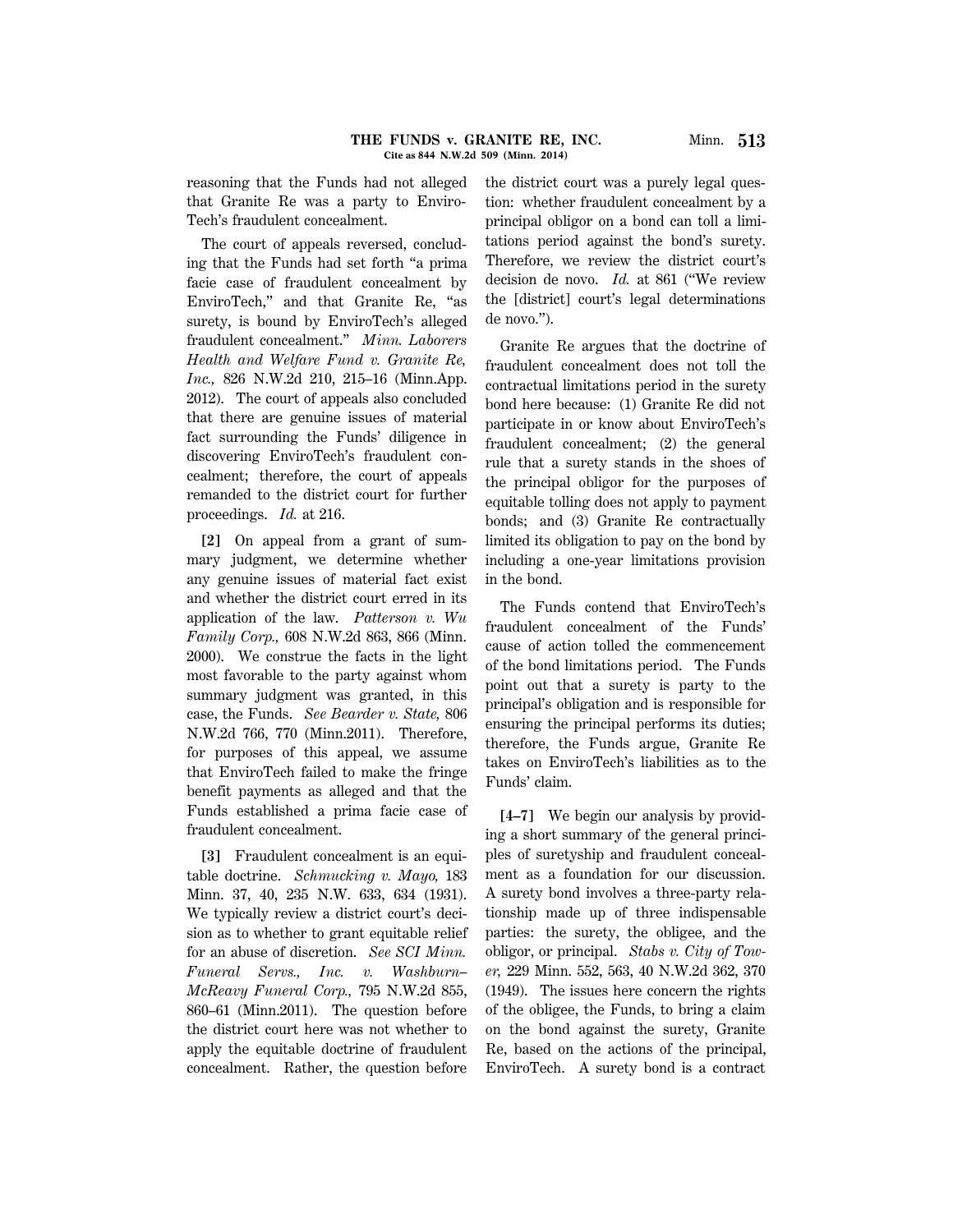between the surety and the principal. *See Standard Salt & Cement Co. v. Nat'l Sur. Co.,* 134 Minn. 121, 124, 158 N.W. 802, 803 (1916) (clarifying that since a bond is a contract, ''[t]he surety and his principal need no [statutory] authority to bind themselves by it''). The surety agrees to stand in the shoes of the principal if the principal defaults on an obligation to the obligee. *See Raymond Farmers Elevator Co. v. Am. Sur. Co.,* 207 Minn. 117, 119, 290 N.W. 231, 233 (1940) (''If liability of the principal is established  $\ldots$  [and if] the acts for which the principal is liable are within the provisions of the bond[,]  $\ldots$  the surety stands as to the merits in the same shoes as the principal.''). However, final responsibility to the obligee rests with the principal, ''who is liable to the surety'' if the surety has to pay the obligee or complete work on behalf of the principal. *Knutson Constr. Co. v. St. Paul Fire & Marine Ins. Co.,* 396 N.W.2d 229, 234 n. 7 (Minn.1986); *see also Wendlandt v. Sohre,* 37 Minn. 162, 163, 33 N.W. 700, 701 (1887). Ultimately, the surety's obligations are accessory or collateral to those of the principal. *See Schmidt v. McKenzie,* 215 Minn. 1, 6, 9 N.W.2d 1, 3–4 (1943).

**[8–10]** Under most circumstances, the expiration of a limitations period is an absolute bar to the plaintiff's claim. *See Mellett v. Fairview Health Servs.,* 634 N.W.2d 421, 424 (Minn.2001). We have held, however, that the equitable doctrine of fraudulent concealment is an exception to this general rule and can toll the limitations period. *Schmucking,* 183 Minn. at 40–41, 235 N.W. at 634; *see also Wild v. Rarig,* 302 Minn. 419, 450, 234 N.W.2d 775, 795 (1975). Minnesota follows the majority rule that ''the statute of limitations does not run during the time that the defendant fraudulently conceals from the plaintiff the facts constituting the cause of action,'' and that ''[a]ny concealment by positive affirmative act and not mere silence is itself fraudulent so as to prevent the statute from running.'' *Twp. of Normania v. Cnty. of Yellow Medicine,* 205 Minn. 451, 457, 286 N.W. 881, 884 (1939). We adopted the fraudulent concealment doctrine based on the precept that under principles of equity, an individual should not benefit from the protection of a statute of limitations when he or she has fraudulently hidden a legal claim. *Schmucking,* 183 Minn. at 40–41, 235 N.W. at 634. Fraudulent concealment ''tolls the statute of limitations until the party discovers, or has a reasonable opportunity to discover, the concealed defect.'' *Hydra–Mac, Inc. v. Onan Corp.,* 450 N.W.2d 913, 918 (Minn. 1990); *see also Wild,* 302 Minn. at 450, 234 N.W.2d at 795 (''Fraudulent concealment ... will toll the ... statute of limitations until discovery or reasonable opportunity for discovery of the publication by the exercise of ordinary diligence.''). The plaintiff's cause of action does not accrue until discovery of or reasonable opportunity to discover the cause of action for two reasons:

(1) [T]he plaintiff who does not assert his or her right because of the defendant's fraudulent concealment is not within the 'mischief' sought to be remedied by a statute of limitations, and (2) the defendant who fraudulently conceals a cause of action 'should not be permitted to shield himself behind the statute of limitations where his own fraud has placed him.'

*Buller v. A.O. Smith Harvestore Prods., Inc.,* 518 N.W.2d 537, 542 (Minn.1994) (quoting *Schmucking,* 183 Minn. at 40, 235 N.W. at 634).

Granite Re first argues that tolling the statute of limitations based on the doctrine of fraudulent concealment applies only to the party who has actually engaged in the fraudulent concealment—here EnviroTech.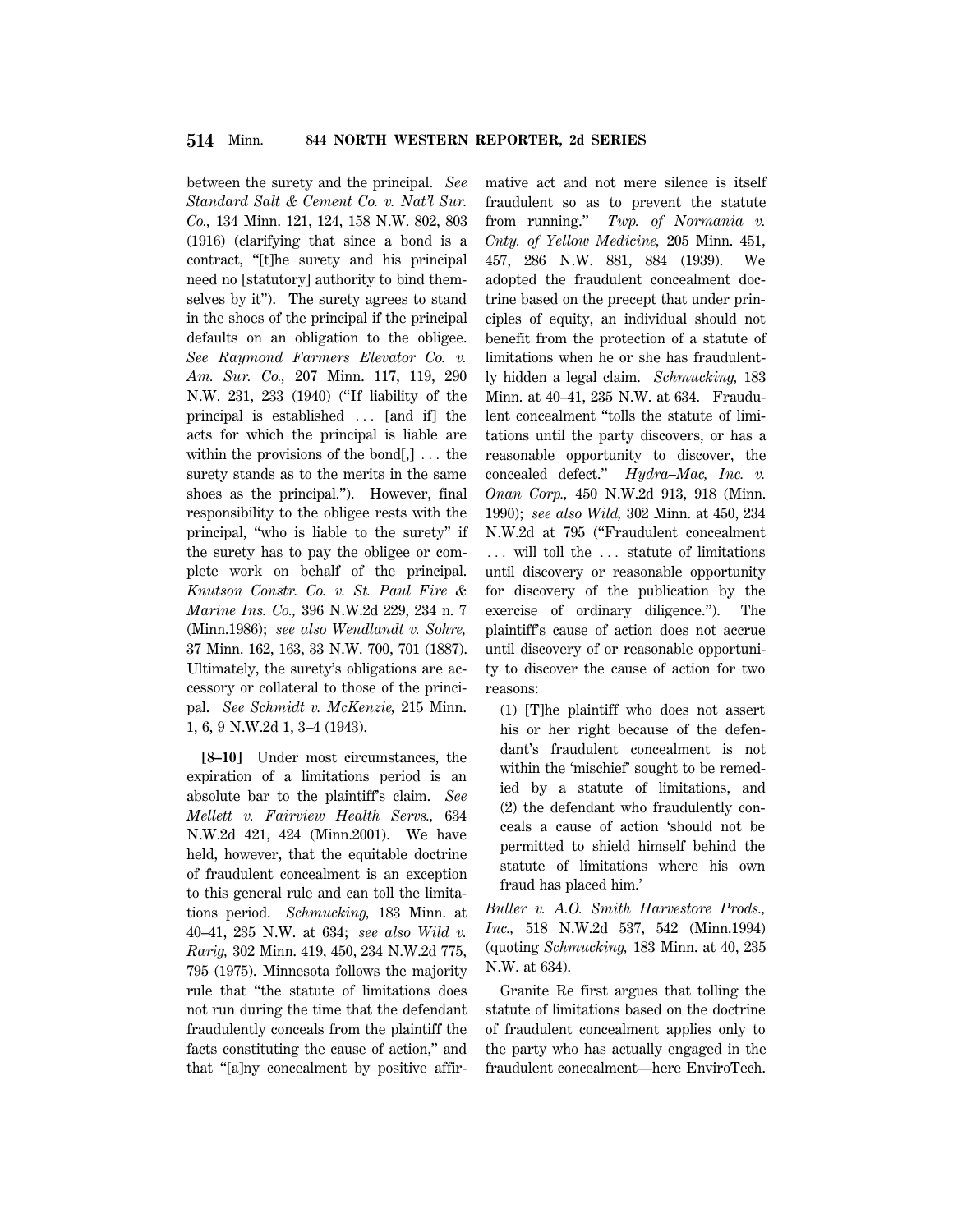Thus, Granite Re contends that, because it was not involved in EnviroTech's fraud or fraudulent concealment, the contractual limitations period in the bond should not be tolled against it. We disagree.

We have previously applied the fraudulent concealment doctrine to toll the limitations period against a surety that was not involved in the principal's fraud or fraudulent concealment of the claimant's cause of action. *See Shave v. U.S. Fid. & Guar. Co.,* 199 Minn. 538, 542, 272 N.W. 597, 599 (1937). *Shave* involved an effort to recover on a fiduciary bond based on a claim that the executor of a will had embezzled and converted money from a trust fund to his own use. *Id.* at 540, 272 N.W. at 598. The suit to recover on the bond was commenced after the applicable statute of limitations had expired. *Id.* at 541, 272 N.W. at 598. The surety argued that, because the limitations period had expired, it had no obligation to pay on the bond. *Id.* at 541, 272 N.W. at 598. The beneficiary relied on the doctrine of fraudulent concealment, claiming that the executor (the principal) had concealed the fact that he had not been appointed as trustee by the district court and that he had embezzled money from the trust fund. *Id.* at 540, 272 N.W. at 598. We held that ''[u]ntil the discovery of this fraud the statute of limitations did not commence to run'' on a claim against the executor's bond for the embezzlement of the trust fund by the executor. *Id.* at 542, 272 N.W. at 599.

*Shave* is consistent with the general rule articulated in the Restatement (Third) of Suretyship and Guaranty, which provides that the principal's fraudulent concealment tolls the statute of limitations against the surety:

When the principal obligor's concealment of facts giving rise to a cause of action against it under the terms of the underlying obligation prevents the running of the statute of limitations with respect to the underlying obligation until discovery of those facts, the statute does not begin to run with respect to a cause of action against the secondary obligor arising from those facts until the obligee discovers or reasonably should discover them.

Restatement (Third) of Suretyship and Guarantee § 66 (1996).**<sup>5</sup>** The Restatement's rationale is that ''a choice must be made between two innocent persons, the obligee and the [surety],'' and that choice ''is made in favor of the obligee so long as it cannot reasonably be expected to discover the principal obligor's default'' because, ''[s]o long as the original duty of the principal obligor continues, the liability of the [surety] persists.'' Restatement (Third) of Suretyship and Guaranty § 66, cmt. a. Although we have never explicitly adopted section 66 of the Restatement, we applied these same principles in *Shave,* 199 Minn. at 542, 272 N.W. at 599 (tolling the statute of limitations against both the principal and the surety). Therefore, we conclude that fraudulent concealment can be applied to a surety that was not involved in the fraudulent concealment by the principal.

We are not alone in applying the doctrine of fraudulent concealment to toll the statute of limitations against a surety based on fraudulent concealment by the principal. Several other jurisdictions have determined that a limitations period may

**<sup>5.</sup>** A provision from an earlier Restatement similarly states: ''Where the principal's concealment of his default prevents the running of the Statute of Limitations until the discovery of the default, the statute does not begin

to run in favor of the surety until the [obligee] may reasonably be expected to discover the default.'' Restatement (First) of Security § 121 (1941).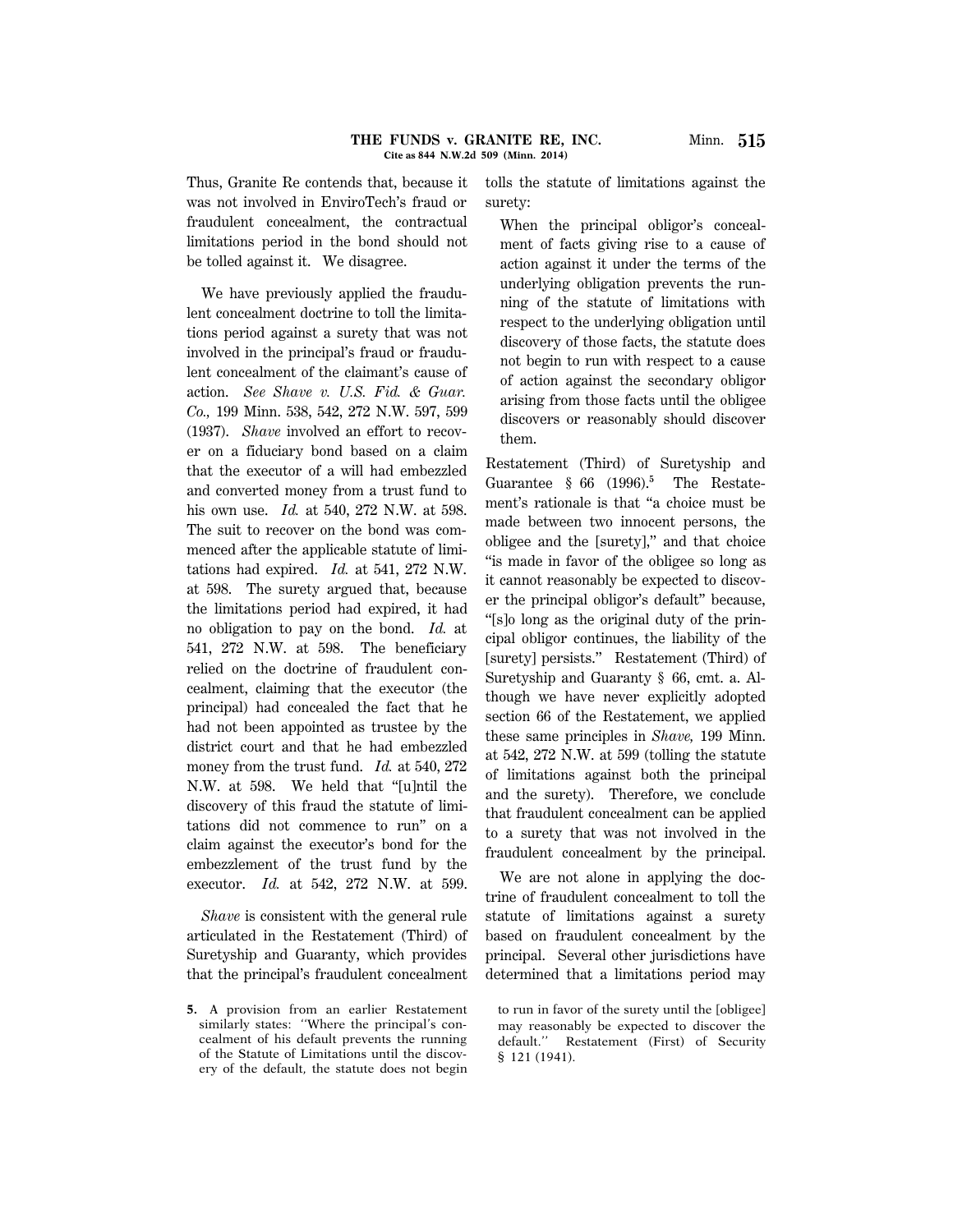be tolled against the surety in the event of fraudulent concealment by the principal. For example, *Russenberger v. Thomas Pest Control, Inc.,* involved a principal's fraudulent concealment of insect and structural damage to a claimant's home. 394 S.W.3d 303, 305–06 (Ark.App. 2012). The Arkansas Supreme Court held that the claimant had alleged facts sufficient to support application of the fraudulent concealment doctrine, and that the trial court had erred in granting the principal's motion to dismiss. *Id.* at 309. The court allowed the statute of limitations to be tolled against both the principal and the surety, stating that "[a] person claiming against the bond may maintain an action at law against the licensee and the surety.'' *Id.* In addition, in *Johnson v. Taylor,* a federal district court tolled the statute of limitations against a surety based on the principal's fraud, concluding that ''the period of limitations in an action against the surety is to be measured from the time the statute began to run against the principal,'' and that the limitations period ''did not commence to run against the principal until his fraud was discovered, or should reasonably have been discovered, by the plaintiff.'' 73 F.Supp. 537, 539 (D.D.C. 1947). The *Johnson* court explained that it was appropriate to toll the limitations period against the surety so as not to ''frustrate and defeat the very purposes for which a surety bond is given.'' *Id.* at 538. A third case, *Morrissey v. Carter,* involved a county sheriff's failure to serve a summons on the defendants in a separate foreclosure action. 103 Okla. 36, 229 P. 510, 511 (1924). The plaintiff did not discover its cause of action until after the statute of limitations had expired, and sued the sheriff and the bond surety for money damages, claiming that the fraudulent concealment exception preserved the plaintiff's ability to bring a claim. *Id.* The Oklahoma Supreme Court agreed, and held that the statute of limitations was tolled against both the principal and the surety, even though there were no facts alleging the surety's participation in the principal's fraudulent concealment. *Id.* at 513 (''[W]here there is fraud amounting to concealment of the wrongful act which the aggrieved party is prevented from know $ing[,] \ldots$  and the damages are consequential rather than direct, the statute does not commence to run till the discovery of the fraud or reasonable opportunity for such discovery, and till the damages are made manifest.'').

**[11]** Granite Re next argues that the general rule that a surety stands in the shoes of the principal for the purposes of equitable tolling does not apply to payment bonds. According to Granite Re, the fiduciary bond at issue in *Shave,* unlike the payment bond at issue here, was intended to protect the obligee from the principal's fraud. *See Shave,* 199 Minn. at 541, 272 N.W. at 598. Granite Re argues that payment bonds should be treated differently than fidelity or fiduciary bonds because payment bonds are not intended to protect against fraud—they only ensure the principal's obligations are fulfilled, which, in this case, was to pay for materials and labor. Granite Re is correct that fidelity, fiduciary, and payment bonds serve different purposes. Thus, *Shave* does not directly dictate the outcome of this case.

**[12]** While bonds may be categorized based on the purposes they serve, those categories do not create meaningful distinctions in cases of fraudulent concealment of a claimant's cause of action. Fidelity, fiduciary, and payment bonds all involve the surety's guarantee of the principal's performance or payment. Thus, if we apply the doctrine of fraudulent concealment to fidelity bonds, which ''indemnify an employer or business for loss due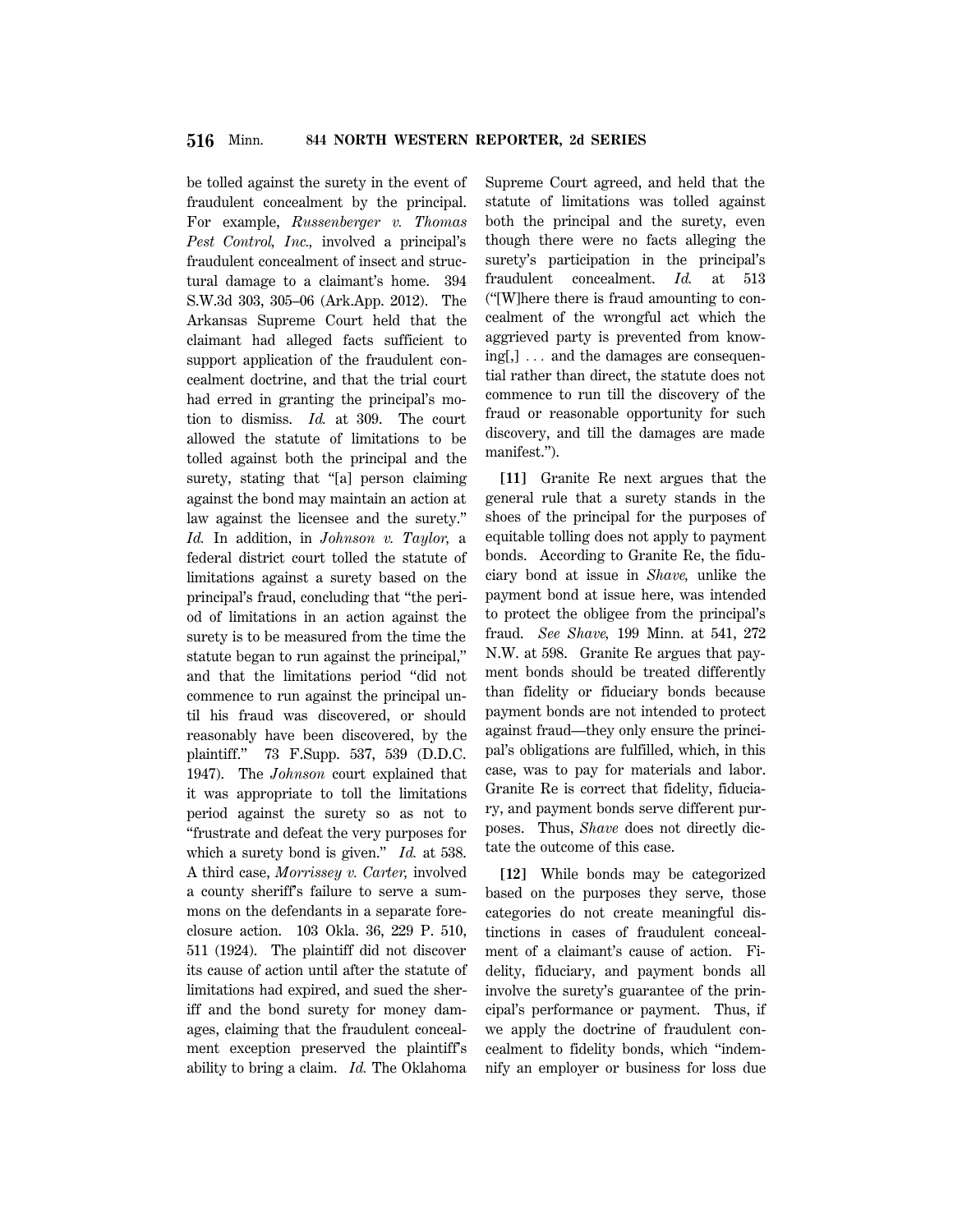to embezzlement, larceny, or gross negligence by an employee or other person holding a position of trust,'' *Black's Law Dictionary* 201 (9th ed.2009), or to fiduciary bonds, which ''ensure the proper performance of [a trustee, administrator, executor, guardian, conservator, or other fiduciary's] duties,'' *id.,* we see no reason not to apply the doctrine to payment bonds, which are ''given by a surety to cover any amounts that, because of the general contractor's default, are not paid to a subcontractor or materials supplier.'' *Id.*

Granite Re makes much of the fact that fidelity and fiduciary bonds are specifically intended to guarantee against the principal's fraud, whereas payment bonds are not. In essence, Granite Re is arguing that, because it only contracted to make payments that EnviroTech was obligated to make under the terms of the payment bond, and because Granite Re did not contract to protect against EnviroTech's fraud as does a fiduciary or fidelity bond surety, application of the doctrine of fraudulent concealment to toll the statute of limitations alters its contractual obligation. Granite Re asserts that its contractual obligation will be altered by making Granite Re pay for that which it did not contract to pay—EnviroTech's fraudulent concealment—which was not included in the calculation of its premium for the bond.

[13] However, "[c]laims of fraud based on fraudulent concealment are distinct from the use of fraudulent concealment to toll the statute of limitations.'' 20A2 Brent A. Olson, *Minnesota Practice— Business Law Deskbook, Advanced Topics in Business Law* § 34:120 (2013–2014 ed.) (citing *Hydra–Mac Inc.,* 450 N.W.2d at 918; *Cherne Contracting Corp. v. Wausau Ins. Cos.,* 572 N.W.2d 339, 345 n. 2 (Minn. App.1997)). It is the principal's fraudulent concealment—not the facts underlying the principal's fraud—that triggers equitable tolling. In other words, EnviroTech's fraudulent concealment of the Funds' claim for payment of fringe benefits—not EnviroTech's fraud—triggers equitable tolling of the limitations period. It is on the basis of EnviroTech's fraudulent concealment of the Funds' cause of action that the Funds seek to toll the limitations period.

We conclude, on the facts presented here, that application of the doctrine of fraudulent concealment to Granite Re as surety on EnviroTech's payment bond does not alter Granite Re's contractual obligations under the bond because Granite Re did not substantively limit its obligation in the surety bond. Granite Re simply created a limitations period shorter than the applicable statutory limitations period in Minnesota. *See* Minn.Stat. § 541.05 subd. 1(1) (2012) (creating a sixyear statute of limitations ''upon a contract ... as to which no other limitation is expressly prescribed''). Nor do we see any other reason on the record presented here to treat Granite Re's payment bond differently than the fiduciary bond in *Shave,* 199 Minn. 538, 272 N.W. 597. EnviroTech's fraudulent concealment stopped the clock as to the Funds' claim, and the clock restarted when the Funds discovered, or had a reasonable opportunity to discover, their cause of action.

**[14]** Finally, Granite Re argues that it specifically included in the bond's language a provision excluding, as it is permitted to do, application of the doctrine of fraudulent concealment to the bond. *See* Restatement (Third) of Suretyship and Guaranty § 66, cmt. b (1996). Granite Re relies on the language in the bond setting the one-year limitations period. More specifically, Granite Re asserts that, because the one-year limitations period in the bond limits Granite Re's obligations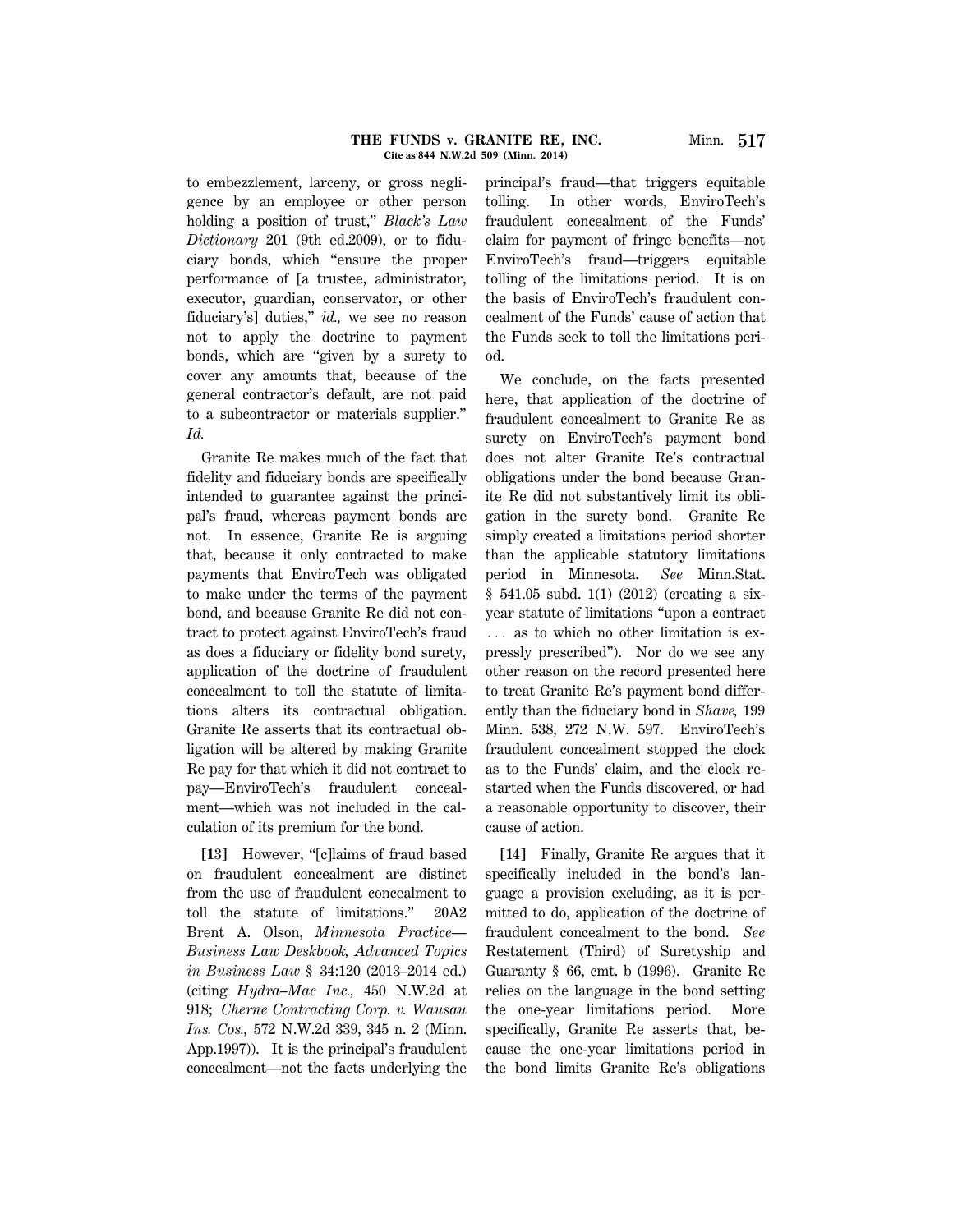under the bond, application of the doctrine of fraudulent concealment is precluded.

**[15]** The problem with Granite Re's argument is that a limitations period in a contract does not limit a party's substantive obligations under the contract. *See City of Willmar v. Short–Elliott–Hendrickson, Inc.,* 512 N.W.2d 872, 875 (Minn. 1994) (''[A] statute of limitations defense does not negate liability; it is only a procedural device that is raised after the events giving rise to liability have occurred, and which precludes the plaintiff from collecting on that liability''). Rather, as a general proposition, a contractual limitations period simply shortens the time period during which claims may be brought. The Restatement on Suretyship and Guaranty clarifies this distinction, providing that, ''by contract, the parties are free to place the loss resulting from the principal obligor's concealment of its default on the obligee.'' Restatement (Third) of Suretyship and Guaranty § 66, cmt. b. Here, the specific language Granite Re relies on in the bond is: ''No suit or action shall be commenced hereunder by any claimant  $\ldots$  [a]fter the expiration of one (1) year following the date on which [EnviroTech] ceased work on ... [the] subcontract.''

Contrary to Granite Re's contention, this language does not place any limitations on Granite Re's substantive obligations under the bond. The language merely identifies the time period during which claims can be brought. To insulate itself from liability, Granite Re could have included a specific contractual provision in the bond that would have precluded tolling based on fraudulent concealment. *See Bobich v. Oja,* 258 Minn. 287, 294, 104  $N.W.2d 19, 24 (1960)$  ("Parties to  $\ldots$  con-

**6.** By motion filed May 1, 2013, the Funds moved to strike the amicus brief of The Surety tracts,  $\ldots$  absent legal prohibition or restriction, are free to contract as they see fit.''). The effect of such a provision would have been to invalidate Granite Re's guarantee to the bond claimants in the case of EnviroTech's fraudulent concealment, thus prohibiting equitable tolling. But the language relied on by Granite Re says nothing about Granite Re's obligation to pay on EnviroTech's behalf, about EnviroTech's fraudulent concealment, or about equitable tolling, nor does any other provision in the bond.

Granite Re conceded at oral argument that, absent specific language precluding the application of the doctrine of fraudulent concealment, if there were no oneyear limitations provision in the bond, the rule that ''regardless of when a cause of action accrues, ... fraudulent concealment of that cause of action will prevent the running of the statute of limitations'' would apply, and Granite Re would have had to pay the fringe benefits that EnviroTech owed when the Funds filed their claim in April 2011. *See Kopperud v. Agers,* 312 N.W.2d 443, 446 (Minn.1981) (citing *Schmucking,* 183 Minn. 37, 235 N.W. 633). Because Granite Re did not include specific language precluding equitable tolling based on fraudulent concealment in the bond, the question of whether or not the contractual limitations period may be tolled in this case turns on the general rule of equitable tolling. As we explained above, the rule may be applied to sureties to toll the limitations period when the principal fraudulently conceals a cause of action.

For all of the reasons discussed above, we hold that the one-year contractual limitations period set out in the bond may be tolled against Granite Re.**<sup>6</sup>** Therefore, we

& Fidelity Association of America. Having by